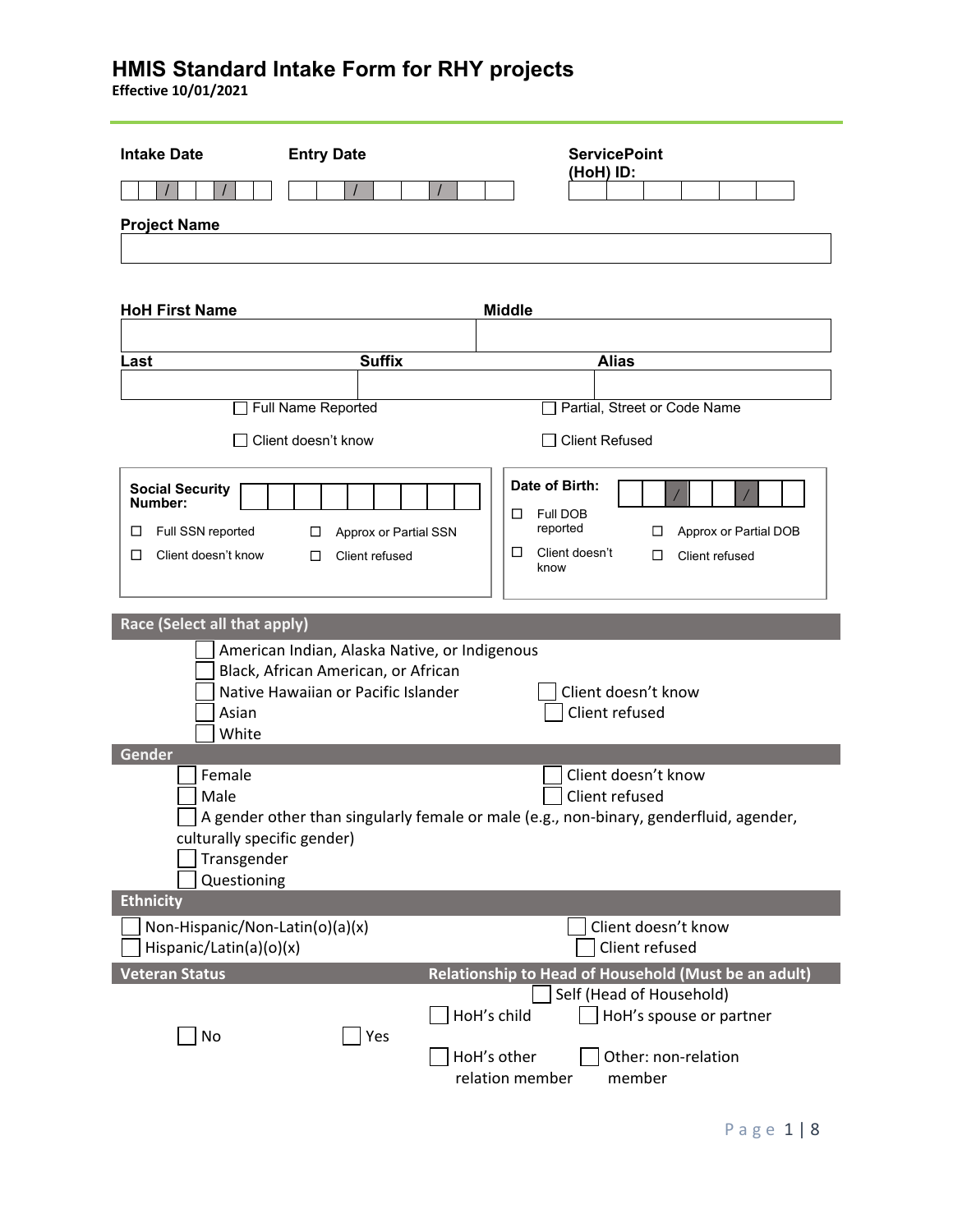| <b>Health Insurance</b>                   |                                          |
|-------------------------------------------|------------------------------------------|
| No                                        | Client doesn't know                      |
| Yes (identify source below)               | Client refused                           |
| Source:                                   |                                          |
| Medicaid                                  | Medicare                                 |
| State Children's Health Insurance (KCHIP) | <b>VA Medical Services</b>               |
| <b>Employer-Provided Health Insurance</b> | Health Insurance obtained through COBRA  |
| Private Pay Health Insurance              | <b>State Health Insurance for Adults</b> |
| Indian Health Services Program            | Other:                                   |

| <b>Disability</b>                                                                                                                                                                                                                                                           |                     |                      |                                       |                                               |                 |                 |
|-----------------------------------------------------------------------------------------------------------------------------------------------------------------------------------------------------------------------------------------------------------------------------|---------------------|----------------------|---------------------------------------|-----------------------------------------------|-----------------|-----------------|
| Do you have a physical, mental or emotional Impairment, a post-traumatic stress disorder, or<br>brain injury; a development disability, HIV/AIDS, or a diagnosable substance abuse problem?<br>Yes (indicate type(s) below)<br>Client refused<br>Client doesn't know<br>No. |                     |                      |                                       |                                               |                 |                 |
|                                                                                                                                                                                                                                                                             |                     |                      |                                       |                                               |                 |                 |
|                                                                                                                                                                                                                                                                             | <b>Physical</b>     | <b>Mental Health</b> | <b>Chronic</b><br>Health<br>Condition | <b>Alcohol</b><br><b>Drugs</b><br>$\Box$ Both | Developmental   | <b>HIV/AIDS</b> |
| Expected to be of<br>long-continued and<br>indefinite duration<br>and substantially<br>impairs ability to<br>live independently:                                                                                                                                            | Yes<br>□<br>П<br>No | Yes<br>No            | Yes<br>П<br><b>No</b>                 | Yes<br>No                                     | Yes<br>П<br>No. | Yes<br>No.      |

| <b>Income</b>                                       |                |  |  |
|-----------------------------------------------------|----------------|--|--|
| No/None at all<br>Yes (identify source and amounts) |                |  |  |
| Client refused<br>Client doesn't know               |                |  |  |
| <b>Source</b>                                       | <b>Amount:</b> |  |  |
| Earned income (i.e., employment income)             | \$<br>. 00     |  |  |
| Unemployment Insurance                              | \$<br>. 00     |  |  |
| Supplemental Security Income (SSI)                  | \$<br>. 00     |  |  |
| Social Security Disability Income (SSDI)            | \$<br>00       |  |  |
| <b>Retirement Income from Social Security</b>       | \$<br>.00      |  |  |
| VA Service-Connected Disability                     | \$<br>.00      |  |  |
| Compensation                                        |                |  |  |
| VA Non-Service-Connected Disability Pension         | \$<br>.00      |  |  |
| <b>Worker's Compensation</b>                        | \$<br>.00      |  |  |
| <b>Temporary Assistance for Needy Families</b>      | \$<br>. 00     |  |  |
| TANF)                                               |                |  |  |
| General Assistance (GA)                             | \$<br>00       |  |  |
| Private disability Insurance                        | \$<br>00       |  |  |
| Pension or retirement income from a former          | \$<br>.00      |  |  |
| job                                                 |                |  |  |
| <b>Child Support</b>                                | \$<br>. 00     |  |  |
| Alimony or other spousal support                    | \$<br>. 00     |  |  |
| Other source:                                       | \$<br>. 00     |  |  |
| <b>Total Monthly Income:</b>                        | \$             |  |  |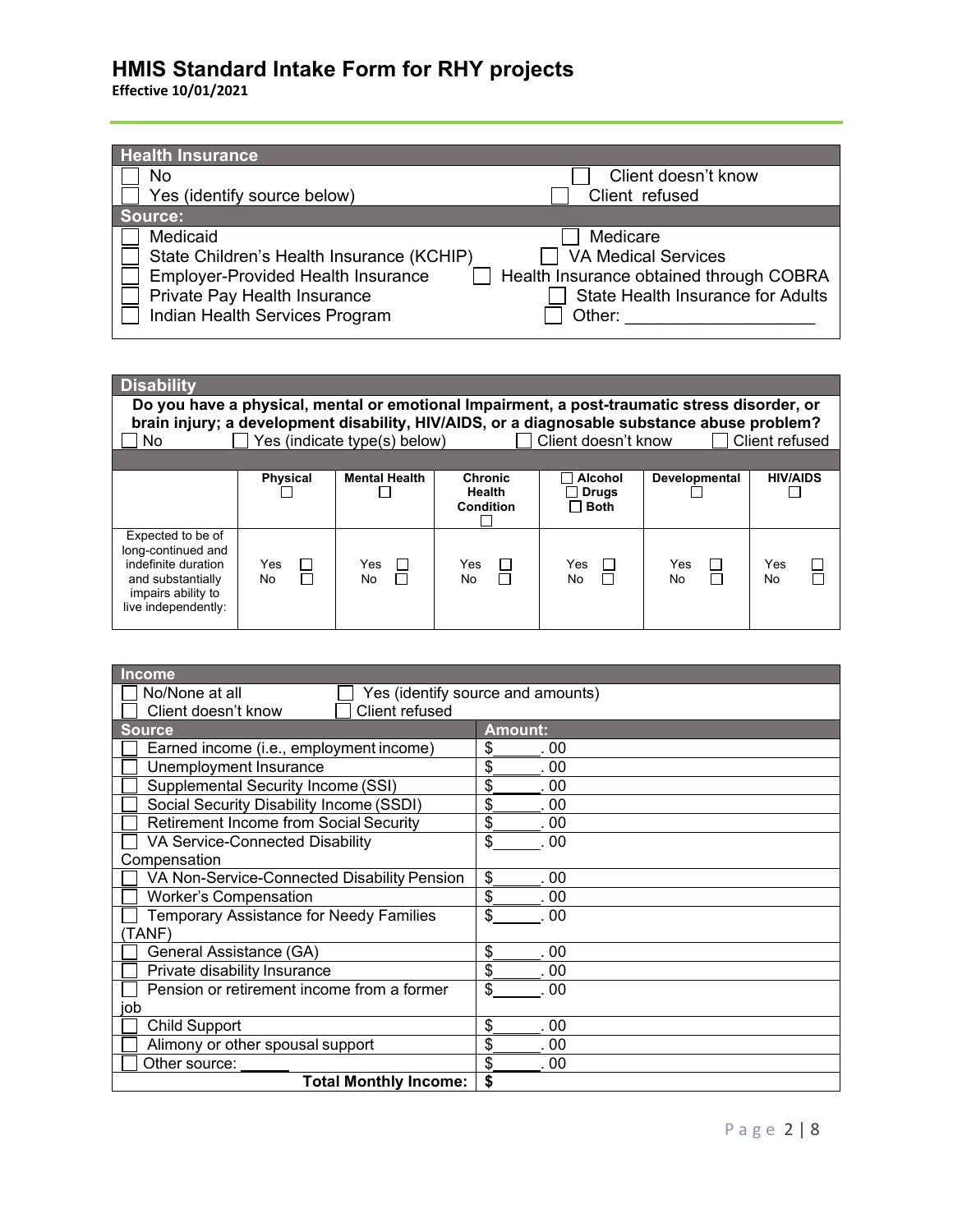| <b>Non-Cash Benefits</b>                                                       |                             |  |  |  |
|--------------------------------------------------------------------------------|-----------------------------|--|--|--|
| No/None at all                                                                 | Yes (Identify source below) |  |  |  |
| Client doesn't know                                                            | Client refused              |  |  |  |
| <b>Source</b>                                                                  |                             |  |  |  |
| Supplemental Nutrition Assistance Program (SNAP)                               |                             |  |  |  |
| Special Supplemental, Nutrition Program for Women, Infants, and Children (WIC) |                             |  |  |  |
| <b>TANF Child Care services</b>                                                |                             |  |  |  |
| <b>TANF</b> transportation services                                            |                             |  |  |  |
| Other TANF-funded services                                                     |                             |  |  |  |
| Other:                                                                         |                             |  |  |  |

| Client's Current Living Situation - current to project entry                                                                                                                                                                                                     |                                                                                                                                                                                                                                                                                                                                                                                 |                                                                                                                                                                                                                                                                                                                                                                                                                                                                                                                                                                                                                                                                                                                                                                                                                                                                                                                                                                                                            |                                                                                                                 |  |  |
|------------------------------------------------------------------------------------------------------------------------------------------------------------------------------------------------------------------------------------------------------------------|---------------------------------------------------------------------------------------------------------------------------------------------------------------------------------------------------------------------------------------------------------------------------------------------------------------------------------------------------------------------------------|------------------------------------------------------------------------------------------------------------------------------------------------------------------------------------------------------------------------------------------------------------------------------------------------------------------------------------------------------------------------------------------------------------------------------------------------------------------------------------------------------------------------------------------------------------------------------------------------------------------------------------------------------------------------------------------------------------------------------------------------------------------------------------------------------------------------------------------------------------------------------------------------------------------------------------------------------------------------------------------------------------|-----------------------------------------------------------------------------------------------------------------|--|--|
| (Select one Living Situation and answer the corresponding questions in the order in which they appear)                                                                                                                                                           |                                                                                                                                                                                                                                                                                                                                                                                 |                                                                                                                                                                                                                                                                                                                                                                                                                                                                                                                                                                                                                                                                                                                                                                                                                                                                                                                                                                                                            |                                                                                                                 |  |  |
| <b>Start Date</b>                                                                                                                                                                                                                                                | <b>End Date</b>                                                                                                                                                                                                                                                                                                                                                                 | <b>Information Date</b>                                                                                                                                                                                                                                                                                                                                                                                                                                                                                                                                                                                                                                                                                                                                                                                                                                                                                                                                                                                    |                                                                                                                 |  |  |
|                                                                                                                                                                                                                                                                  |                                                                                                                                                                                                                                                                                                                                                                                 |                                                                                                                                                                                                                                                                                                                                                                                                                                                                                                                                                                                                                                                                                                                                                                                                                                                                                                                                                                                                            |                                                                                                                 |  |  |
|                                                                                                                                                                                                                                                                  |                                                                                                                                                                                                                                                                                                                                                                                 | (Select one Living Situation and answer the corresponding questions in the order in which they appear)                                                                                                                                                                                                                                                                                                                                                                                                                                                                                                                                                                                                                                                                                                                                                                                                                                                                                                     |                                                                                                                 |  |  |
| <b>Homeless Situation</b>                                                                                                                                                                                                                                        | <b>Institutional Situation</b>                                                                                                                                                                                                                                                                                                                                                  | <b>Transitional/Permanent Housing</b><br><b>Situation</b>                                                                                                                                                                                                                                                                                                                                                                                                                                                                                                                                                                                                                                                                                                                                                                                                                                                                                                                                                  | <b>Other</b>                                                                                                    |  |  |
| $\Box$ Place not meant for habitation<br>(e.g. a vehicle, abandoned building,<br>bus/train/subway station, airport,<br>anywhere outside).<br>$\Box$ Emergency shelter, including hotel<br>or motel paid for with emergency<br>shelter voucher<br>Safe Haven<br>П | $\Box$ Foster care home or<br>foster group home<br>$\Box$ Hospital or other<br>residential non-psychiatric<br>medical facility<br>$\Box$ Jail, prison or juvenile<br>detention facility<br>$\Box$ Long-term care facility or<br>nursing home<br>$\Box$ Psychiatric hospital or<br>other psychiatric facility<br>$\Box$ Substance abuse<br>treatment facility or detox<br>center | $\Box$ Residential project or halfway house with no<br>homeless criteria<br>$\Box$ Hotel or motel paid for without emergency<br>shelter voucher<br>□ Transitional housing for homeless persons<br>(including homeless youth)<br>$\Box$ Host Home (non-crisis)<br>Staying or living in a friend's room, apartment or<br>house<br>$\Box$ Staying or living in a family member's room,<br>apartment or house<br>Rental by client, with GPD TIP housing<br>subsidy<br>$\Box$ Rental by client, with VASH housing subsidy<br>Permanent housing (other than RRH) for<br>formerly homeless persons<br>Rental by client, with RRH or equivalent<br>subsidy<br>Rental by client, with HCV voucher (tenant or<br>project based)<br>$\Box$ Rental by client in a public housing unit<br>$\Box$ Rental by client, no ongoing housing subsidy<br>□Rental by client with other ongoing housing<br>subsidy<br>□ Owned by client, with ongoing housing<br>subsidy<br>$\Box$ Owned by client, no ongoing housing<br>subsidy | $\Box$ Other:<br>$\Box$ Worker unable to<br>determine<br>$\Box$ Client doesn't<br>know<br>$\Box$ Client refused |  |  |
| Is client going to have to leave their<br>current living situation within 14 days?                                                                                                                                                                               | If yes, answer the following questions.                                                                                                                                                                                                                                                                                                                                         |                                                                                                                                                                                                                                                                                                                                                                                                                                                                                                                                                                                                                                                                                                                                                                                                                                                                                                                                                                                                            |                                                                                                                 |  |  |
| $\Box$ Yes<br>$\Box$ No                                                                                                                                                                                                                                          |                                                                                                                                                                                                                                                                                                                                                                                 |                                                                                                                                                                                                                                                                                                                                                                                                                                                                                                                                                                                                                                                                                                                                                                                                                                                                                                                                                                                                            |                                                                                                                 |  |  |
| Has a subsequent residence been<br>identified?<br>$\Box$ No<br>$\Box$ Yes                                                                                                                                                                                        | Does individual or family<br>have resources or support<br>networks to obtain other<br>permanent housing?<br>$\Box$ Yes<br>$\Box$ No                                                                                                                                                                                                                                             | Has the client had a lease or ownership interest<br>in a permanent housing unit in the last 60 days?<br>$\Box$ Yes<br>$\Box$ No                                                                                                                                                                                                                                                                                                                                                                                                                                                                                                                                                                                                                                                                                                                                                                                                                                                                            | Has the client moved<br>2 or more times in the<br>past 60 days?<br>$\Box$ Yes<br>$\square$ No                   |  |  |
|                                                                                                                                                                                                                                                                  |                                                                                                                                                                                                                                                                                                                                                                                 |                                                                                                                                                                                                                                                                                                                                                                                                                                                                                                                                                                                                                                                                                                                                                                                                                                                                                                                                                                                                            |                                                                                                                 |  |  |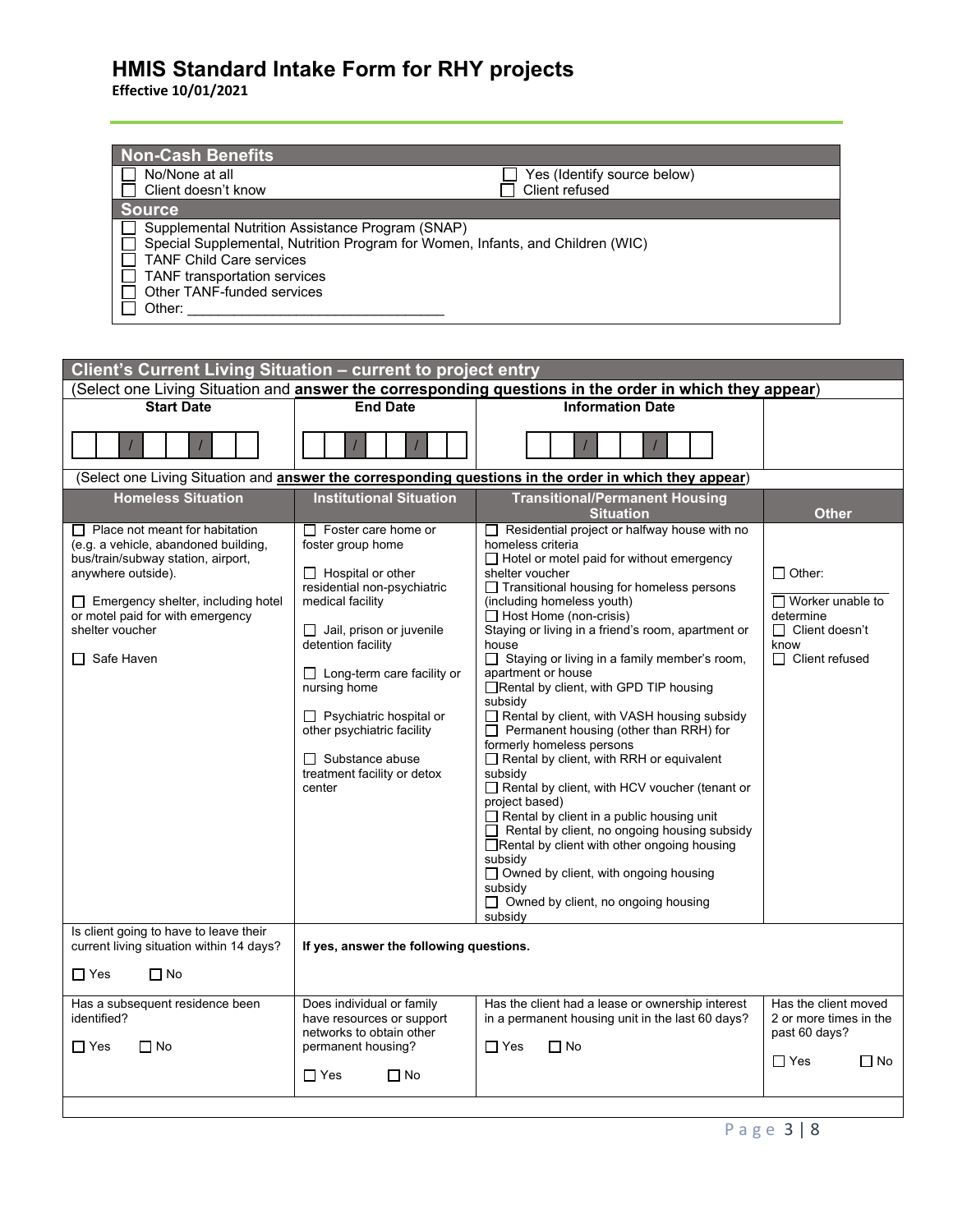| <b>Client's Prior Living Situation - Prior to Project Entry</b>                                                                                                                                                                                                                                                                  |                                                                                                                                                                                                                                                                                                                                                                                                                                                                                                                                              |                                                                                                                                                                                                                                                                                                                                                                                                                                                                                                                                                                                                                                                                                                                                                                                                                                                                                                                                                                                                                         |                                                        |  |  |
|----------------------------------------------------------------------------------------------------------------------------------------------------------------------------------------------------------------------------------------------------------------------------------------------------------------------------------|----------------------------------------------------------------------------------------------------------------------------------------------------------------------------------------------------------------------------------------------------------------------------------------------------------------------------------------------------------------------------------------------------------------------------------------------------------------------------------------------------------------------------------------------|-------------------------------------------------------------------------------------------------------------------------------------------------------------------------------------------------------------------------------------------------------------------------------------------------------------------------------------------------------------------------------------------------------------------------------------------------------------------------------------------------------------------------------------------------------------------------------------------------------------------------------------------------------------------------------------------------------------------------------------------------------------------------------------------------------------------------------------------------------------------------------------------------------------------------------------------------------------------------------------------------------------------------|--------------------------------------------------------|--|--|
| (Select one Living Situation and <b>answer the corresponding questions in the order in which they appear</b> )                                                                                                                                                                                                                   |                                                                                                                                                                                                                                                                                                                                                                                                                                                                                                                                              |                                                                                                                                                                                                                                                                                                                                                                                                                                                                                                                                                                                                                                                                                                                                                                                                                                                                                                                                                                                                                         |                                                        |  |  |
| <b>Literally Homeless Situation</b>                                                                                                                                                                                                                                                                                              | <b>Institutional Situation</b>                                                                                                                                                                                                                                                                                                                                                                                                                                                                                                               | <b>Transitional/Permanent Housing</b><br><b>Situation</b>                                                                                                                                                                                                                                                                                                                                                                                                                                                                                                                                                                                                                                                                                                                                                                                                                                                                                                                                                               | <b>Other</b>                                           |  |  |
| $\Box$ Place not meant for habitation<br>(e.g. a vehicle, abandoned building,<br>bus/train/subway station, airport,<br>anywhere outside).<br>Emergency shelter, including hotel<br>or motel paid for with emergency<br>shelter voucher<br>Safe Haven                                                                             | □ Foster care home or<br>foster group home<br>$\Box$ Hospital or other<br>residential non-psychiatric<br>medical facility<br>$\Box$ Jail, prison or juvenile<br>detention facility<br>$\Box$ Long-term care facility or<br>nursing home<br>$\Box$ Psychiatric hospital or<br>other psychiatric facility<br>$\Box$ Substance abuse<br>treatment facility or detox<br>center                                                                                                                                                                   | Residential project or halfway house with no<br>homeless criteria<br>$\Box$ Hotel or motel paid for without emergency<br>shelter voucher<br>$\Box$ Transitional housing for homeless persons<br>(including homeless youth)<br>$\Box$ Host Home (non-crisis)<br>Staying or living in a friend's room, apartment or<br>house<br>Staying or living in a family member's room,<br>$\Box$<br>apartment or house<br>□Rental by client, with GPD TIP housing<br>subsidy<br>Rental by client, with VASH housing subsidy<br>$\Box$ Permanent housing (other than RRH) for<br>formerly homeless persons<br>$\Box$ Rental by client, with RRH or equivalent<br>subsidy<br>Rental by client, with HCV voucher (tenant or<br>project based)<br>$\Box$ Rental by client in a public housing unit<br>$\Box$ Rental by client, no ongoing housing subsidy<br>Rental by client with other ongoing housing<br>subsidy<br>$\Box$ Owned by client, with ongoing housing<br>subsidy<br>$\Box$ Owned by client, no ongoing housing<br>subsidy | □ Client doesn't<br>know<br>$\Box$ Client refused      |  |  |
| Length of Stay in Prior Living<br>Situation (i.e. the literally homeless<br>situation identified above)?<br>One night or less<br>Two to six nights<br>One week or more but less than<br>one month<br>One month or more but less than<br>90 days<br>$\Box$ 90 days or more but less than one<br>vear<br>$\Box$ One year or longer | Length of Stay in Prior<br>Living Situation (i.e. the<br>institutional situation<br>identified above)?<br>One night or less<br>$\perp$<br>Two to six nights<br>⊔<br>П<br>One week or more but<br>less than one month<br>$\Box$ One month or more but<br>less than 90 days<br>$\Box$ 90 days or more but less<br>than one year<br>$\Box$ One year or longer<br>Did you stay in the<br>institutional situation less<br>than 90 days?<br>$\Box$ Yes (If YES - Complete<br>SECTION III)<br>$\Box$ No (If NO - End<br>Homeless History Interview) | Length of Stay in Prior Living Situation (i.e.<br>the housing situation identified above)<br>One night or less<br>Two to six nights<br>One week or more but less than one month<br>$\perp$<br>One month or more but less than 90 days<br>90 days or more but less than one year<br>$\mathsf{L}$<br>$\Box$ One year or longer<br>Did you stay in the housing situation less<br>than 7 nights?<br>$\Box$ Yes (If YES - Complete SECTION III)<br>$\Box$ No (If NO – End Homeless History Interview)                                                                                                                                                                                                                                                                                                                                                                                                                                                                                                                        | $\Box$ Client doesn't<br>know<br>□ Client refused      |  |  |
| $\Box$ N/A<br>(Complete SECTION IV Below)                                                                                                                                                                                                                                                                                        | On the night before<br>entering the institutional<br>situation did you stay on<br>the streets, in emergency<br>shelter or a safe haven?<br>□ Yes (If YES - Complete<br>SECTION IV)<br>$\Box$ No (If NO – End<br>Homeless History Interview)                                                                                                                                                                                                                                                                                                  | On the night before entering the housing<br>situation did you stay on the streets, in<br>emergency shelter or a safe haven?<br>$\Box$ Yes (If YES – Complete SECTION IV)<br>$\Box$ No (If NO – End Homeless History Interview)                                                                                                                                                                                                                                                                                                                                                                                                                                                                                                                                                                                                                                                                                                                                                                                          | $\Box$ Client doesn't<br>know<br>$\Box$ Client refused |  |  |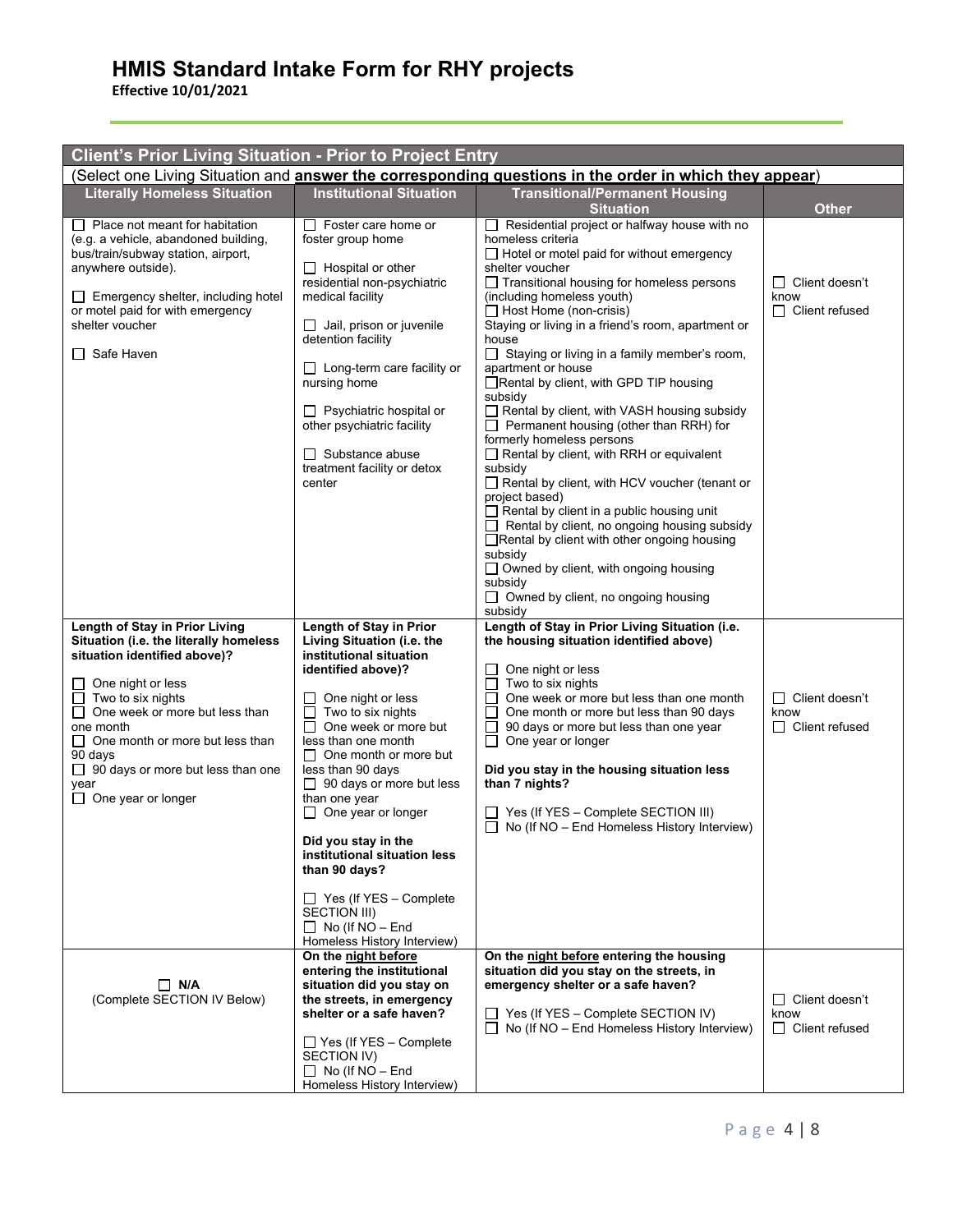| On the night before your previous stay, was that on the streets, in an<br>Emergency Shelter, or Safe Haven? | Approximate start of homelessness:                                                                    |  |  |
|-------------------------------------------------------------------------------------------------------------|-------------------------------------------------------------------------------------------------------|--|--|
| $\Box$ No<br>Yes                                                                                            |                                                                                                       |  |  |
| Total number of times homeless on the street, in ES, or SH in the past<br>three years                       | Total number of months homeless on the street, in emergency shelter,<br>or SH in the past three years |  |  |
| $\Box$ One time<br>Three times<br>Two times<br>Client doesn't know<br>Client refused<br>Four times          |                                                                                                       |  |  |

| <b>Domestic Violence</b>                                                       |                                       |  |  |  |
|--------------------------------------------------------------------------------|---------------------------------------|--|--|--|
| Are you, or have you been a survivor of domestic or intimate partner violence? |                                       |  |  |  |
| <b>No</b><br>Yes                                                               | Client doesn't know<br>Client         |  |  |  |
| refused                                                                        |                                       |  |  |  |
| If YES, how long ago did you have this experience?                             |                                       |  |  |  |
| Within the past 3 months                                                       | 1 year ago or more                    |  |  |  |
| 3 to 6 months ago                                                              | 6 months to 1 year ago                |  |  |  |
| Client doesn't know                                                            | <b>Client refused</b>                 |  |  |  |
|                                                                                |                                       |  |  |  |
| If Yes, are you currently fleeing?                                             |                                       |  |  |  |
| No                                                                             | Yes                                   |  |  |  |
| Client doesn't know                                                            | <b>Client refused</b>                 |  |  |  |
|                                                                                |                                       |  |  |  |
|                                                                                |                                       |  |  |  |
| <b>Zip Code of Last Permanent Address</b>                                      |                                       |  |  |  |
|                                                                                |                                       |  |  |  |
|                                                                                |                                       |  |  |  |
|                                                                                |                                       |  |  |  |
| In the last 2 years, have you lived anywhere                                   | Yes<br>No                             |  |  |  |
| other than this county/community?                                              | Client refused<br>Client doesn't know |  |  |  |
| Where did you move from?                                                       | A different Kentucky County           |  |  |  |
|                                                                                | Another part of the US                |  |  |  |
|                                                                                | Other                                 |  |  |  |
|                                                                                |                                       |  |  |  |
| If a different Kentucky County, please specify:                                |                                       |  |  |  |
|                                                                                |                                       |  |  |  |
| If Another part of the US, please specify state:                               |                                       |  |  |  |
|                                                                                |                                       |  |  |  |
|                                                                                |                                       |  |  |  |
| If other location, please specify:                                             |                                       |  |  |  |
|                                                                                |                                       |  |  |  |
| Did you have housing when you came to this                                     | Yes<br><b>No</b>                      |  |  |  |
| county/community?                                                              | Client refused<br>Client doesn't know |  |  |  |
| What is the primary reason you came to this                                    | Access to service and resources       |  |  |  |
| county/community?                                                              | Fleeing an abusive situation          |  |  |  |
| <b>Job Opportunities</b>                                                       |                                       |  |  |  |
| Other                                                                          |                                       |  |  |  |
|                                                                                |                                       |  |  |  |
|                                                                                | Client refused                        |  |  |  |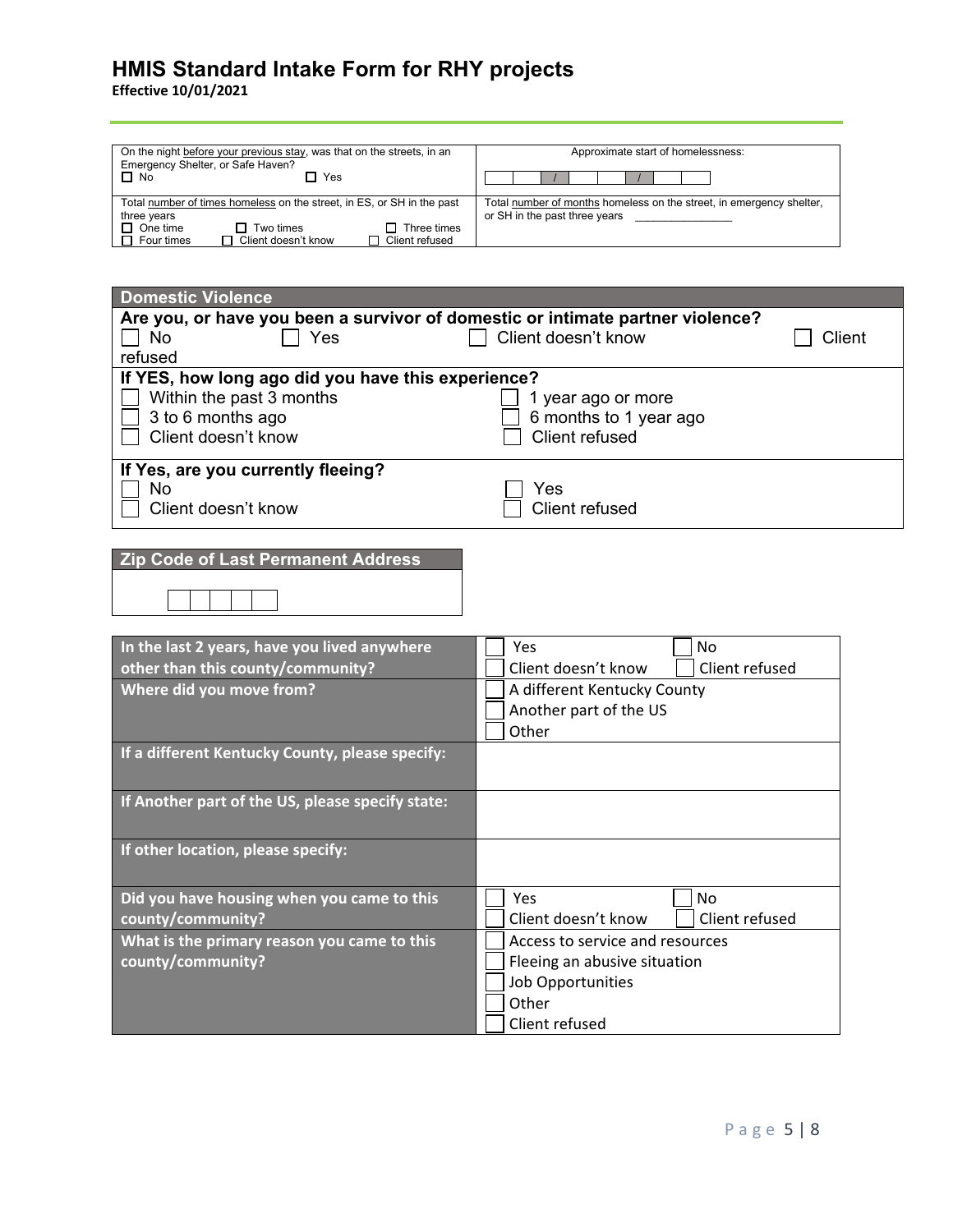**Effective 10/01/2021**

| <b>RHY Required Questions:</b>                                                                                                     |                                                                                                                                                                                                                                                                                                                                                                                                          |
|------------------------------------------------------------------------------------------------------------------------------------|----------------------------------------------------------------------------------------------------------------------------------------------------------------------------------------------------------------------------------------------------------------------------------------------------------------------------------------------------------------------------------------------------------|
| <b>Referral Source</b>                                                                                                             | Self-Referral<br>Individual: Parent/Guardian/Relative/Friend/Foster<br>Parent/Other Individual<br><b>Outreach Project</b><br><b>Temporary Shelter</b><br><b>Residential Project</b><br>Hotline<br><b>Child Welfare/CPS</b><br>Juvenile Justice<br>Law Enforcement/Police<br><b>Mental Hospital</b><br>School<br><b>Other Organization</b><br>Client doesn't know<br>Client refused<br>Data not collected |
| Youth Eligible for RHY                                                                                                             | Yes<br><b>No</b>                                                                                                                                                                                                                                                                                                                                                                                         |
| <b>Services</b><br>If No for "Youth Eligible<br>for RHY Services",<br><b>Reason why services</b><br>are not funded by BCP<br>grant | Out of Age range<br>Ward of the State - Immediate Reunification<br>Ward of the Criminal Justice System - Immediate Reunification<br>Other                                                                                                                                                                                                                                                                |
| If Yes, for "Youth<br><b>Eligible for RHY</b><br>Services", Runaway<br>youth                                                       | No<br>Yes<br>Data not collected<br>Client doesn't know                                                                                                                                                                                                                                                                                                                                                   |
| <b>Sexual Orientation</b>                                                                                                          | Heterosexual<br>Gay<br>Lesbian<br><b>Bisexual</b><br>Questioning/Unsure<br>Client doesn't know<br>Client refused                                                                                                                                                                                                                                                                                         |

#### **Education What is the highest level of school that you have completed?**<br>Less than Grade 5<br>Grade 5-6 Grades 7-8 Less than Grade 5 Grade 5-6 Grades 7-8 Grades 9-11 Grade 12/High School School program does not have grade levels GED Some college<br>
□ GED Some college  $\Box$ Diploma  $\Box$  $\Box$ Associate degree Bachelor's degree Graduate degree Vocational certification<br>  $\square$ Client doesn't know Client refused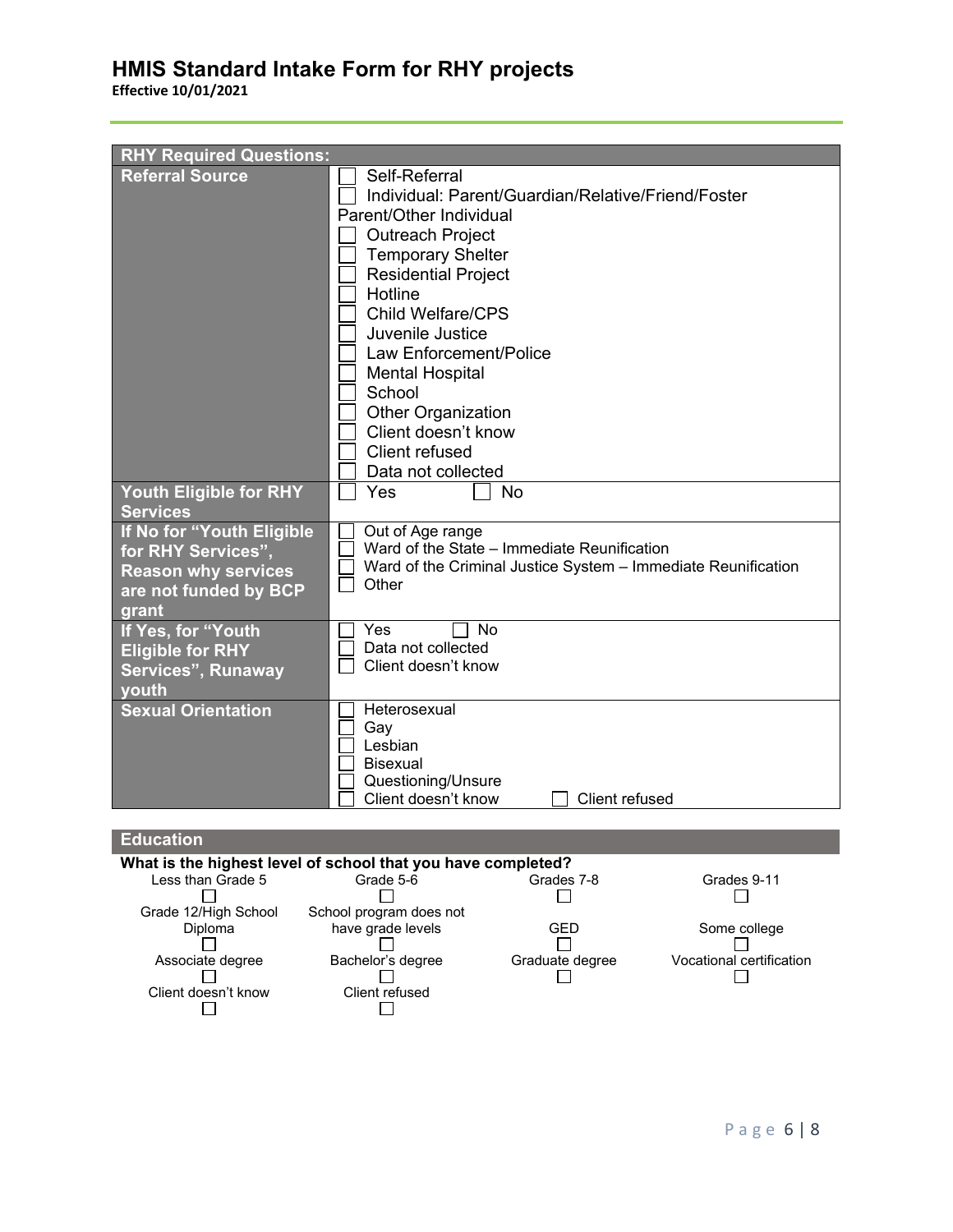| <b>School Status</b><br><b>Attending School</b><br>Regularly                                  | <b>Attending School</b><br>Irregularly |                                                         | Graduated High<br>School                  | <b>Obtained GED</b> | Dropped Out                                                         |
|-----------------------------------------------------------------------------------------------|----------------------------------------|---------------------------------------------------------|-------------------------------------------|---------------------|---------------------------------------------------------------------|
| Suspended                                                                                     | Expelled                               |                                                         | Client doesn't know                       | Client refused      | Data not collected                                                  |
| <b>Employment</b>                                                                             |                                        |                                                         |                                           |                     |                                                                     |
| Are you presently employed?<br>$\Box$ Yes                                                     | ∏ No                                   |                                                         | ∃ Client doesn't know                     |                     | Client refused                                                      |
| If employed, is this permanent, temporary or seasonal work?<br>Full-time<br>Data no collected | $\Box$ Part-time                       |                                                         | □ Seasonal/sporadic (including day labor) |                     |                                                                     |
| If No, why not Employed?                                                                      |                                        |                                                         |                                           |                     |                                                                     |
| Looking for work                                                                              | Unable to work                         |                                                         | Not Looking for work                      |                     | Data no collected                                                   |
| <b>Health Status</b>                                                                          |                                        |                                                         |                                           |                     |                                                                     |
| <b>General Health Status</b>                                                                  |                                        |                                                         | Excellent<br>Very good<br>Good<br>Fair    |                     | Poor<br>Client doesn't know<br>Client refused<br>Data not collected |
| <b>Dental Health Status</b>                                                                   |                                        |                                                         | Excellent<br>Very good<br>Good<br>Fair    |                     | Poor<br>Client doesn't know<br>Client refused<br>Data not collected |
| <b>Mental Health Status</b>                                                                   |                                        |                                                         | Excellent<br>Very good<br>Good<br>Fair    |                     | Poor<br>Client doesn't know<br>Client refused<br>Data not collected |
|                                                                                               |                                        |                                                         |                                           |                     |                                                                     |
| Are you pregnant?<br>Yes<br>$\blacksquare$                                                    | No<br>Yes                              | Formerly a Ward of Child<br>Welfare/Foster Care Agency? | <b>No</b>                                 | Yes<br>l 1          | Formerly Juvenile Justice System?<br>No                             |
| If yes, projected birth date                                                                  |                                        | less than years)                                        | If yes, number of years or months (if     | less than years)    | If yes, number of years or months (if                               |
|                                                                                               |                                        |                                                         |                                           |                     |                                                                     |
| <b>Family Critical Issues</b>                                                                 |                                        |                                                         |                                           |                     |                                                                     |
| Unemployment - Family member                                                                  |                                        |                                                         | Yes                                       | No                  | Client refused                                                      |
| Mental Health Disorder - Family member                                                        |                                        |                                                         | Yes                                       | No                  | Client refused                                                      |
| Physical Disability - Family Member                                                           |                                        | Yes                                                     | No                                        | Client refused      |                                                                     |
| Alcohol or Substance Use Disorder - Family<br>Member                                          |                                        |                                                         | Yes                                       | No                  | Client refused                                                      |
| Insufficient Income to Support Youth                                                          |                                        |                                                         | Yes                                       | No                  | Client refused                                                      |
| Incarcerated Parent of Youth                                                                  |                                        |                                                         | Yes                                       | No                  | Client refused                                                      |